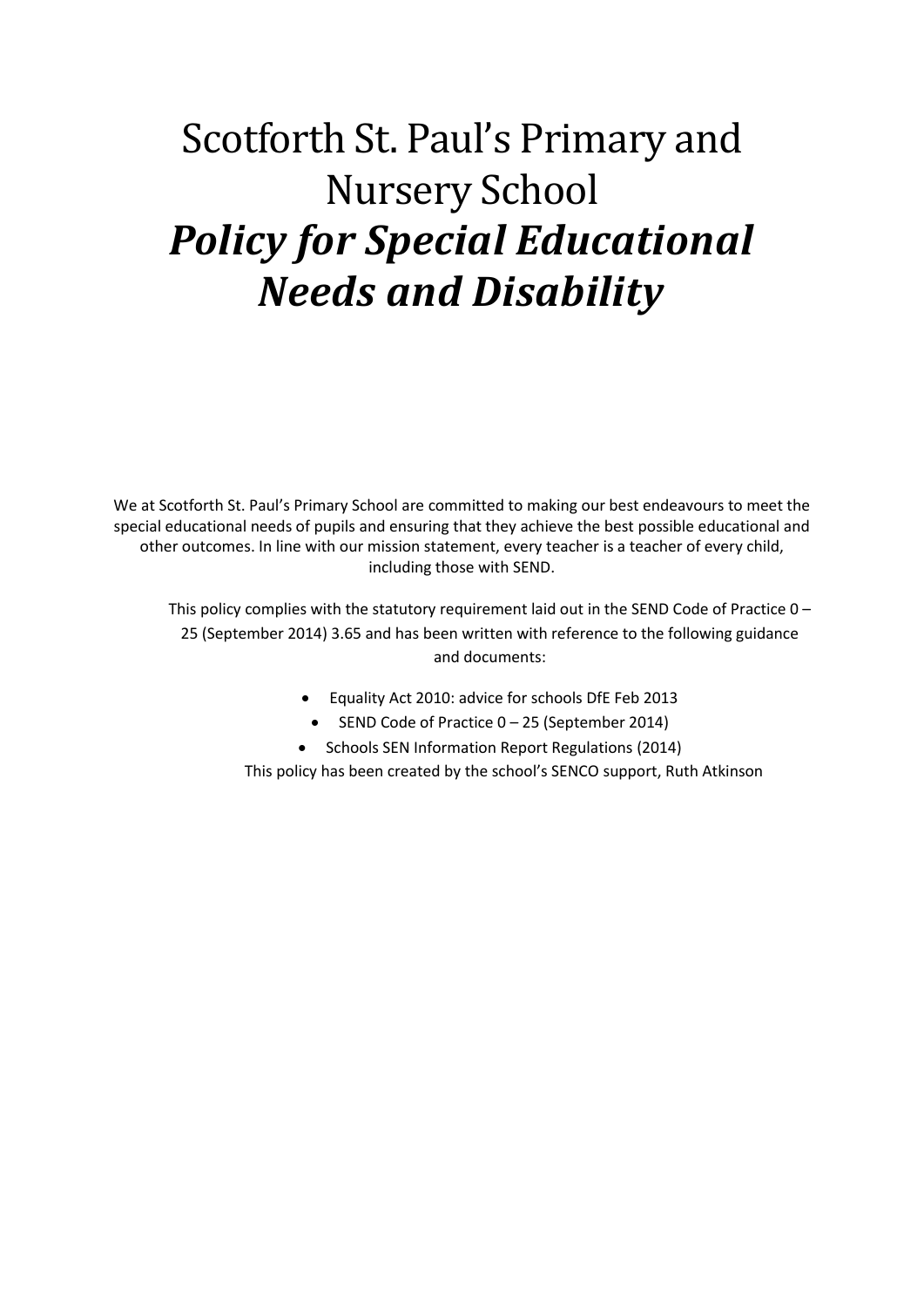## Aims

We value all the children in our school equally and we recognise the entitlement of each child to receive the best possible education. Within a caring and mutually supportive environment we aim to:

- Build upon the strengths and achievements of the child
- Create an environment in which all individuals are valued, have respect for one another and grow in self-esteem.
- Give equal access to all aspects of school life through academic, social and practical experiences. This will allow all children to experience success regardless of SEN, disability or any other factor that may affect their attainment. This is in so far as it is reasonably practical and compatible with the child receiving their special educational provision and the effective education of their fellow pupils.
- Ensure that effective channels of communication are sustained so that all persons including parents and carers are aware of the pupil's progress and Special Educational Provision (SEP) made for them.
- Assess children regularly so that those with SEN are identified as early as possible.
- Enable pupils with special educational needs to make the greatest progress possible.
- Work towards developing expertise in using inclusive teaching and learning strategies.

# Broad Areas of Need

These four broad areas give an overview of the range of needs that may be planned for.

- Communication and interaction
- Cognition and learning
- Social, emotional and mental health difficulties
- Sensory and/or physical impairment.

The purpose of identification is to work out what action the school needs to take, not to fit a pupil into a category. We identify the needs of pupils by considering the needs of the whole child, which will include not just the special educational needs of the child or young person.

There are occasions when progress and attainment are affected by factors other than special educational needs. For example:

- Having a disability
- Attendance and punctuality
- Health and welfare
- Using English as an Additional Language (EAL)
- Being in receipt of Pupil Premium Grant
- Being a Looked After Child

Where this is the case, appropriate provision will be made, but this does not automatically necessitate the child receiving Special Educational Provision (SEP).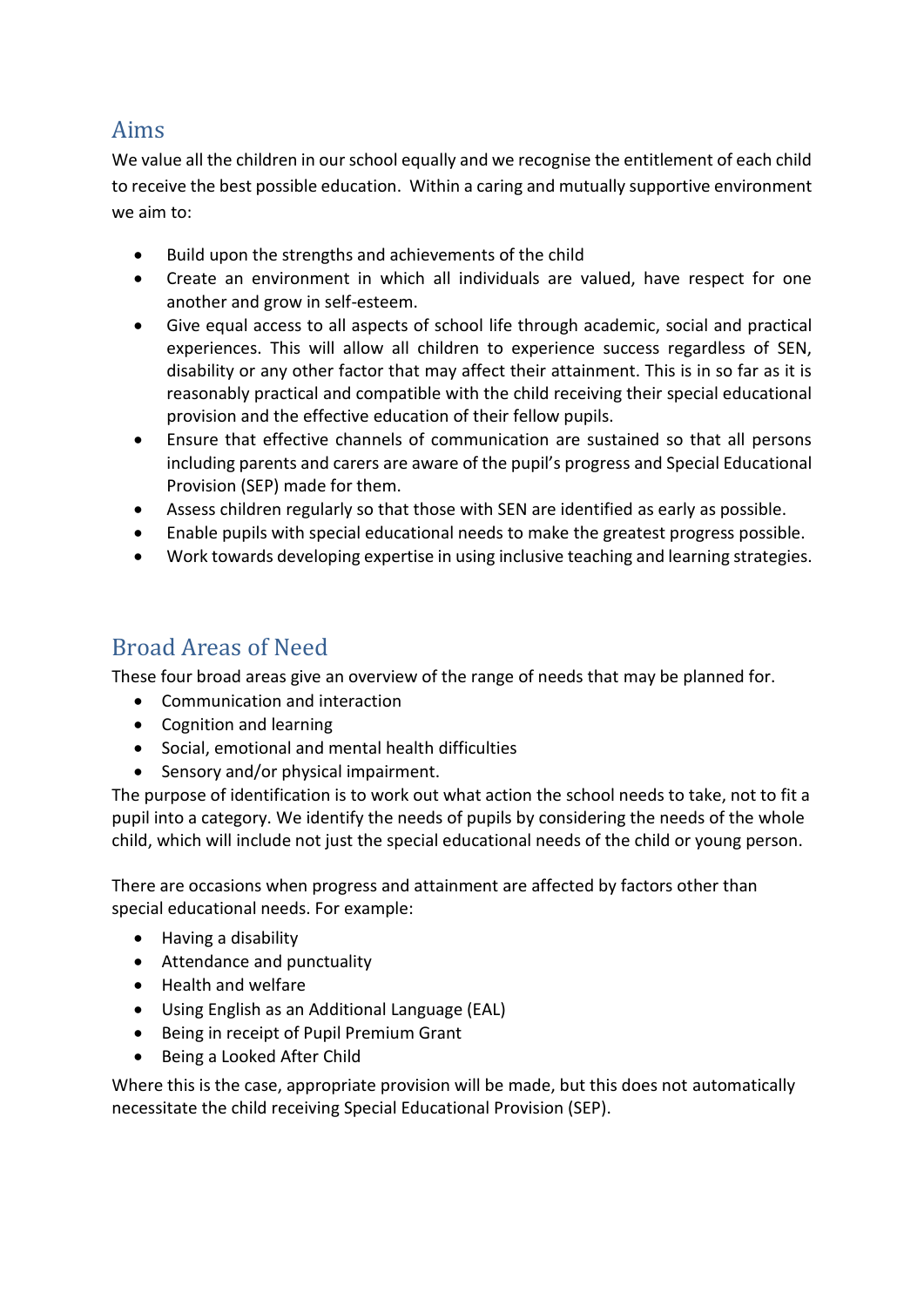# A Graduated Approach to SEN Support

The school is committed to early identification in order to meet the needs of children with SEN. Teachers are responsible and accountable for the progress and development of the pupils in their class, including where pupils access support from teaching assistants or specialist staff. Teachers' ongoing assessment will provide information about areas where a child is not progressing satisfactorily. These observations may be supported by formal assessments such as Baseline Assessment, NFER, SATs or the use of PIVATS. Teachers will then consult the SENCO to consider what else might be done – the child's learning characteristics; the learning environment, the task and the teaching style should always be considered. Progress for children will be achieved by focussing on classroom organisation, teaching materials, teaching style and differentiation. If subsequent intervention does not lead to adequate progress then the teacher will consult the SENCO to review the strategies that have been used. This review may lead to the conclusion that the pupil requires help that is additional to or different from that which is normally available. This would constitute Special Educational Provision (SEP) and the child would be registered as receiving SEN Support. We seek to identify pupils making **less than expected progress** given their age and individual circumstances. This can be characterised by progress which:

- is significantly slower than that of their peers starting from the same baseline
- fails to match or better the child's previous rate of progress
- fails to close the attainment gap between the child and their peers
- widens the attainment gap
- fails to make progress with wider development or social and emotional needs
- fails to make progress in self-help, social and personal skills

The school will use the graduated approach as advised in the Code of Practice 0-25 Years – 'Assess, Plan, Do, Review'. This process is initiated, facilitated and overseen by the SENCO, whilst the class teacher is responsible for carrying out the process of assessing, planning, doing and reviewing. Where external agencies are involved, the SENCO will be responsible for liaising with those agencies. The SENCO will also provide advice and guidance throughout the process, and may carry out some additional assessment. The SENCO will update all records of provision and impact of that provision. The teacher will maintain the personalized plans and keep them updated.

**ASSESS** - The teacher and SENCO will consider all of the information gathered from within the school about the pupil's progress, alongside national data and expectations of progress. This will include formative assessment, using effective tools and early assessment materials. From this, we identify the child's current attainment, achievements and learning profile. This may involve taking advice from the SENCO, external specialists and may include the use of diagnostic and other assessments to determine the exact areas of need and strategies recommended. Where external specialists are involved directly with the pupil, parental consent will be sought first. Information may also be gathered using person-centred tools to discover what is important to the pupil and how best we can support them.

**PLAN** – Pupils and parents will be involved in the planning process as much as possible.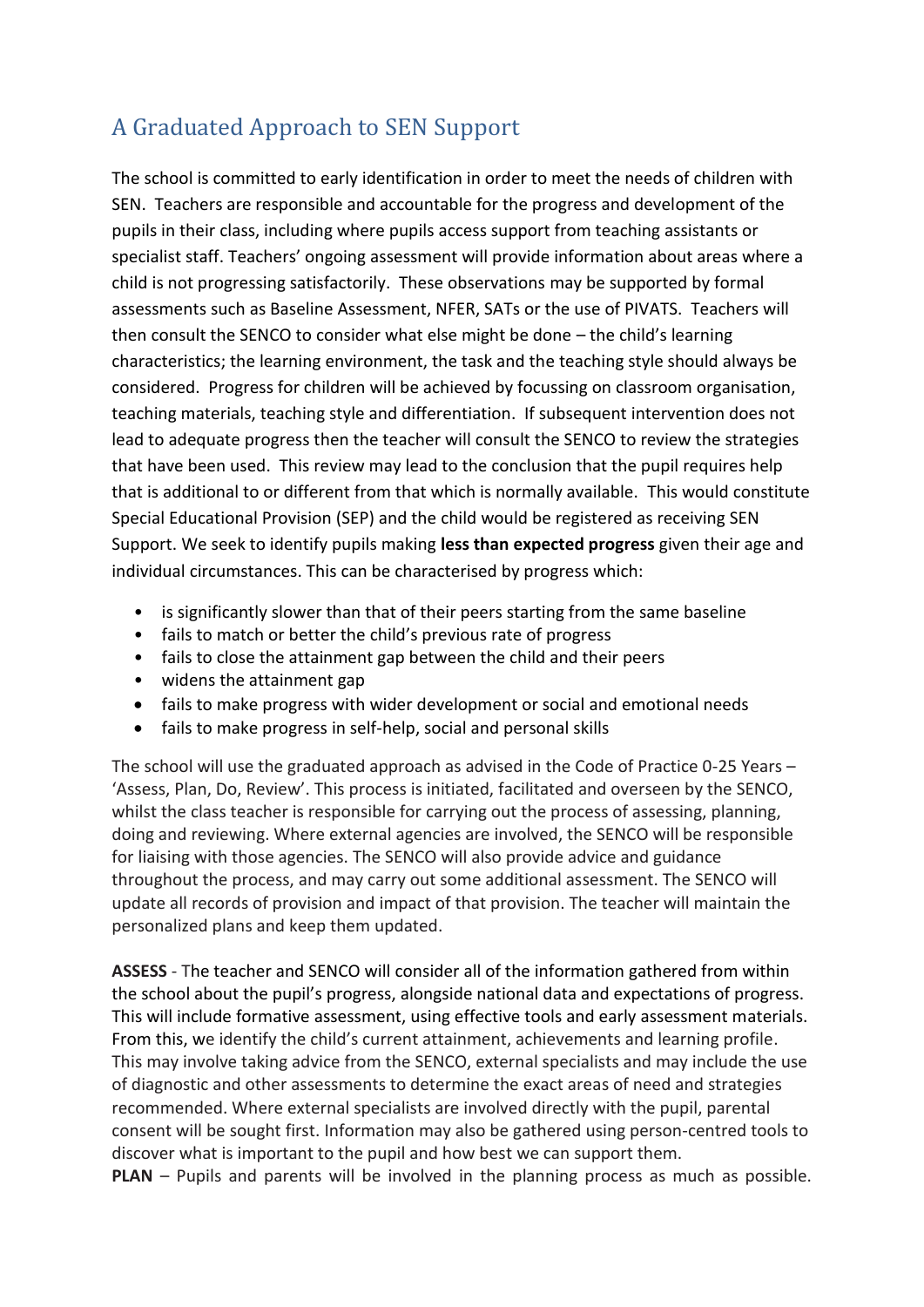Person-centred tools may be employed to facilitate this. This means that the pupil and their parents/ carers are supported in the planning process to arrive at goals and plans that make them key players in the learning process. This will be used to ascertain aspirations and outcomes for the child in the short and longer term. Parents and pupils will take away a copy of the plans for the term, which will include the expected outcomes, actions and strategies and provision to be used. A review date will also be set.

**DO**- The strategies and interventions agreed in the plan will be implemented and progress monitored using the school's usual assessment systems, plus specific tracking of progress through any interventions. Progress may be measured through assessment scores and/or through qualitative observations.

**REVIEW**- The progress of the pupil will be reviewed at the end of the specified period of intervention. This review will form the basis of further assessment and planning. Meetings with pupils and parents happen at least termly.

The school's Local Offer can be found on the school website

#### www.scotforth-st-pauls.lancs.sch.uk

This indicates the type of provision the school currently offers to pupils with SEN and disability. It is reviewed annually. The level and type of provision decided on for individual pupils is that which is required to meet the planned outcomes. The SENCO records the cost of provision made through provision mapping.

## Statutory Assessment of SEN

If the school is unable to meet with all of the agreed provision from its existing resources, finance and staffing expertise; and the outcomes for the child are not improving despite SEN Support, then the school may request a statutory assessment from the Local Authority, which may lead to an Education, Health and Care Plan.

The school will provide the evidence about the child's progress over time, documentation in relation to the child's SEN Support and any action taken to deal with their needs, including any resources or special arrangements in place.

This information may include:

- $\bullet$  the child's individual plans (ILP's)
- records of reviews with pupils and parents, and their outcomes
- Common Assessment Framework (if applicable)
- medical information where relevant
- National Curriculum attainment, and wider learning profile
- educational and other assessments, e.g. Educational Psychologist
- views of the parent and the child
- involvement of outside agencies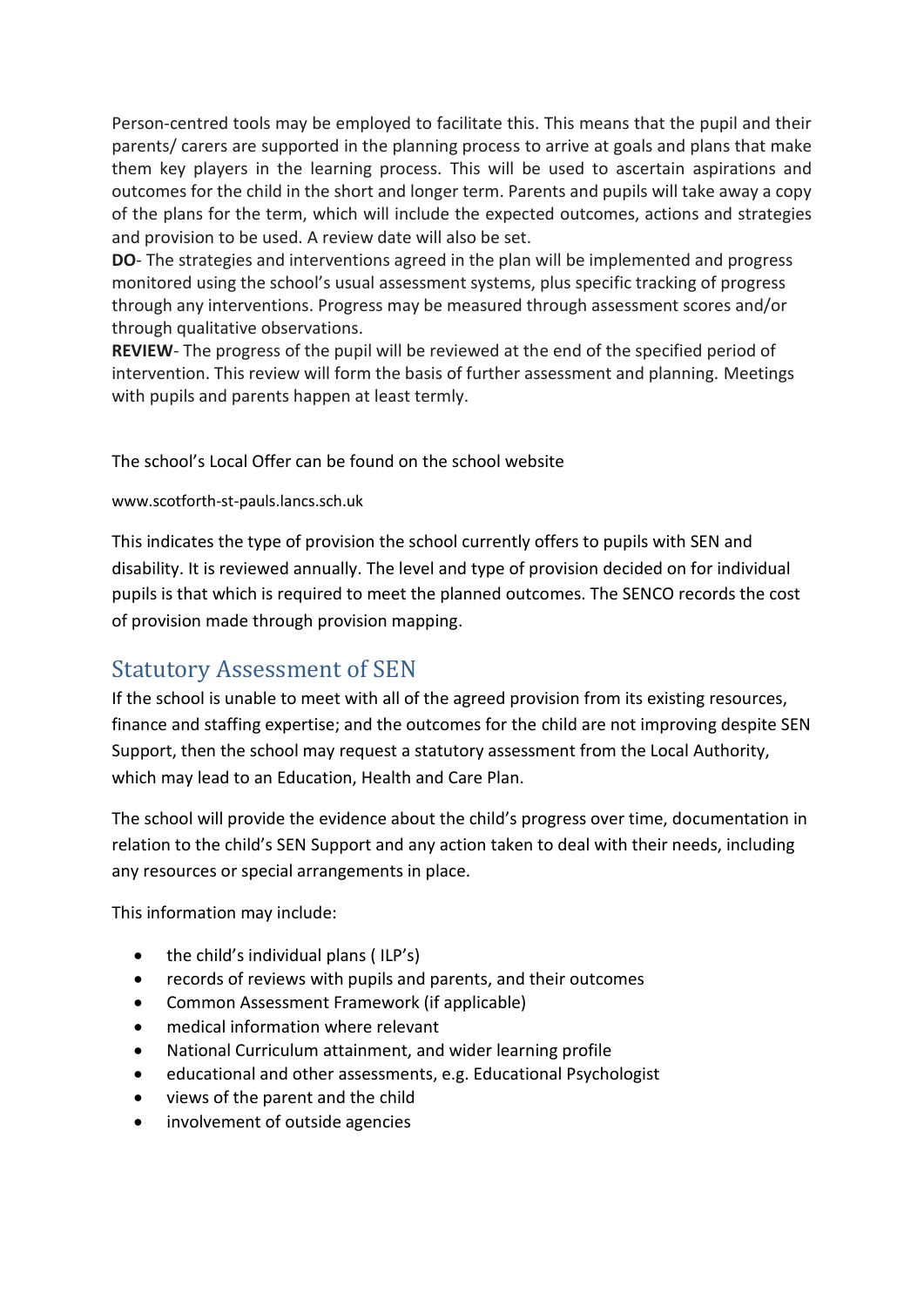If the Local Authority (LA) agrees to a Statutory Assessment, it must assess the education, health and care needs of that child. The LA must request advice and information on the child and the provision that must be put in place to meet those needs from:

- parents/ carers and/ or child
- the school
- an educational psychologist
- health
- social care
- anyone else that parents/ carers request
- a specialist teacher for the visually impaired or hearing impaired, if appropriate

From this information, it must then be decided whether or not to issue an Education, Health and Care Plan (EHCP). Further information can be found on the LA website

www.lancashire.gov.uk

# Annual Review of the EHC Plan

All EHCP Plans must be reviewed at least annually. The SENCO initiates the process of inviting relevant people to the meeting. This will include pupils, parents and others close to the child who pupils and parents would like to attend. Relevant professionals from within school and outside agencies will also be invited, as will a representative from the LA. The review will be person (child)-centred, looking at:

- progress on actions towards agreed outcomes
- what we appreciate and admire about the child
- what is important to the child now
- what is important to the child in the future
- how best to support the child
- questions to answer/ issues we are struggling with
- action plan

Any amendments to the EHC Plan will be recorded. The SENCO will record the outcomes of this meeting and the Head Teacher will ensure that it is sent to the LA.

# Criteria for exiting Special Educational Provision

A child may no longer require SEP, where they

- make progress significantly quicker than that of their peers
- close the attainment gap between them and their peers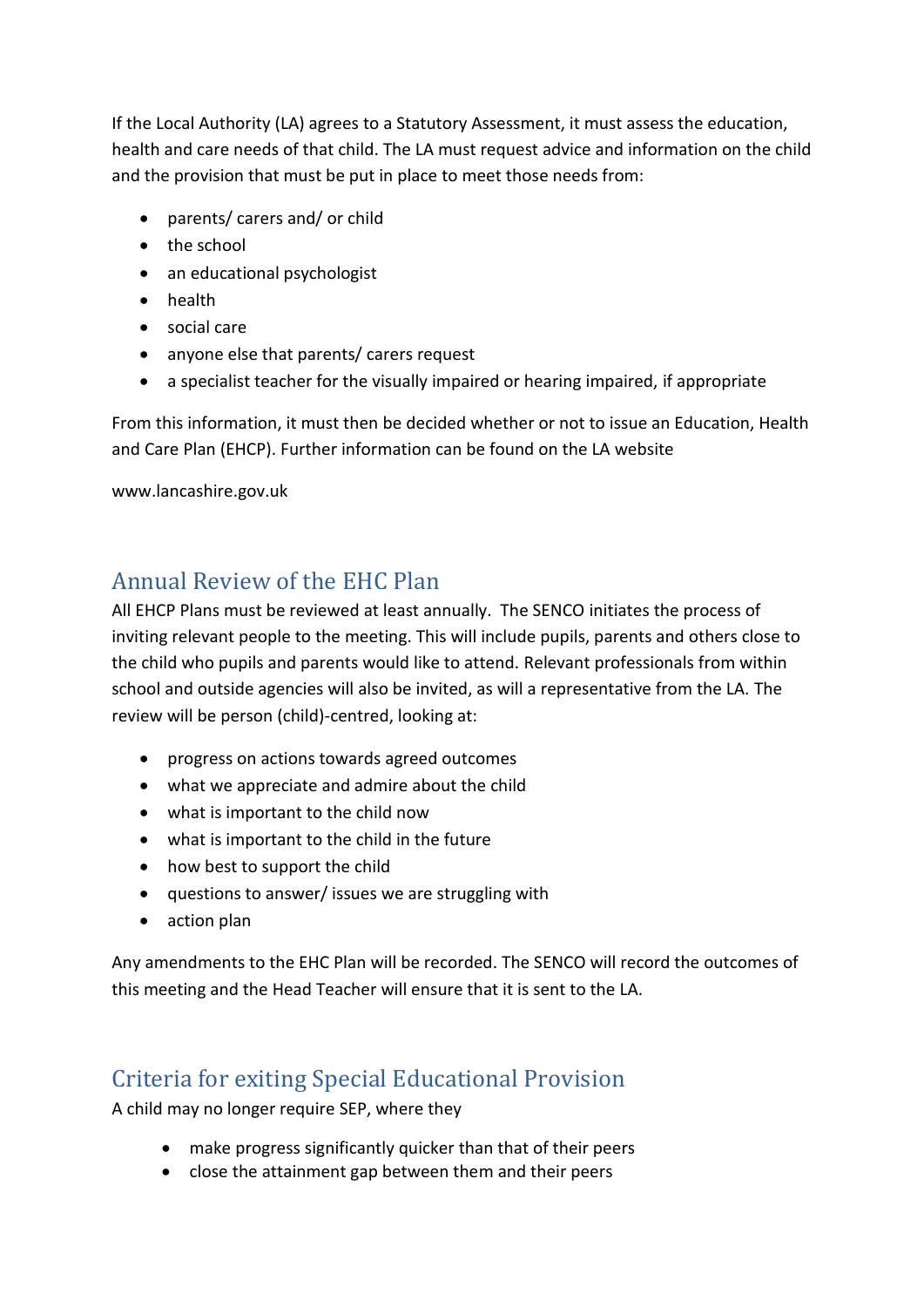- make significant progress with wider development or social and emotional needs, such that they no longer require provision that is additional to or different from their peers
- make progress in self-help, social and personal skills, such that they no longer require provision that is additional to or different from their peers

This would be determined at the review stage.

## Supporting pupils and families

Lancashire's Local Offer can be found at www.lancashire.gov.uk

This policy forms part of the school's SEN Information Report.

The school is committed to working closely with parents and a number of initiatives to develop closer working relationships have been developed in the last year. Parents meet regularly with school staff and concerns and successes are shared. Parents are made aware of the Information, Advice and Support Services (IASS), formerly Parent Partnership Service, and supported to engage with external agencies.

Parents will be involved at every stage of their child's progress, through liaison with the class teacher and later the SENCO. Parents are encouraged to be involved with target setting for personalised plans. Some home activities may be provided. Parents and pupils are invited to target setting meetings and to review progress. Parents of children with EHC Plans will also be invited to a yearly review, along with relevant support service personnel connected to the child, and the pupil themselves. The Governors' Annual Report informs all parents of changes to the SEN Policy and of the outcomes of targets set in the Policy and new targets set for the coming year.

Medical issues are first discussed with the parents/carer. If support is required the school nurse will be contacted. The child may then be referred for assessment through his/her GP.

If a teacher is concerned about the welfare of a child they should consult the SENCO and/or Head teacher as safeguarding Lead.

Depending on the special educational needs of the children, different agencies may be involved e.g. occupational therapist, speech and language therapist, physiotherapist, psychiatrist, the Traveller Service.

The School's Safeguarding Lead is Miss Huddleston.

## Admissions

Pupils with special educational needs will be admitted to ANY Primary School in line with the school's admissions policy. The school is aware of the statutory requirements of the Children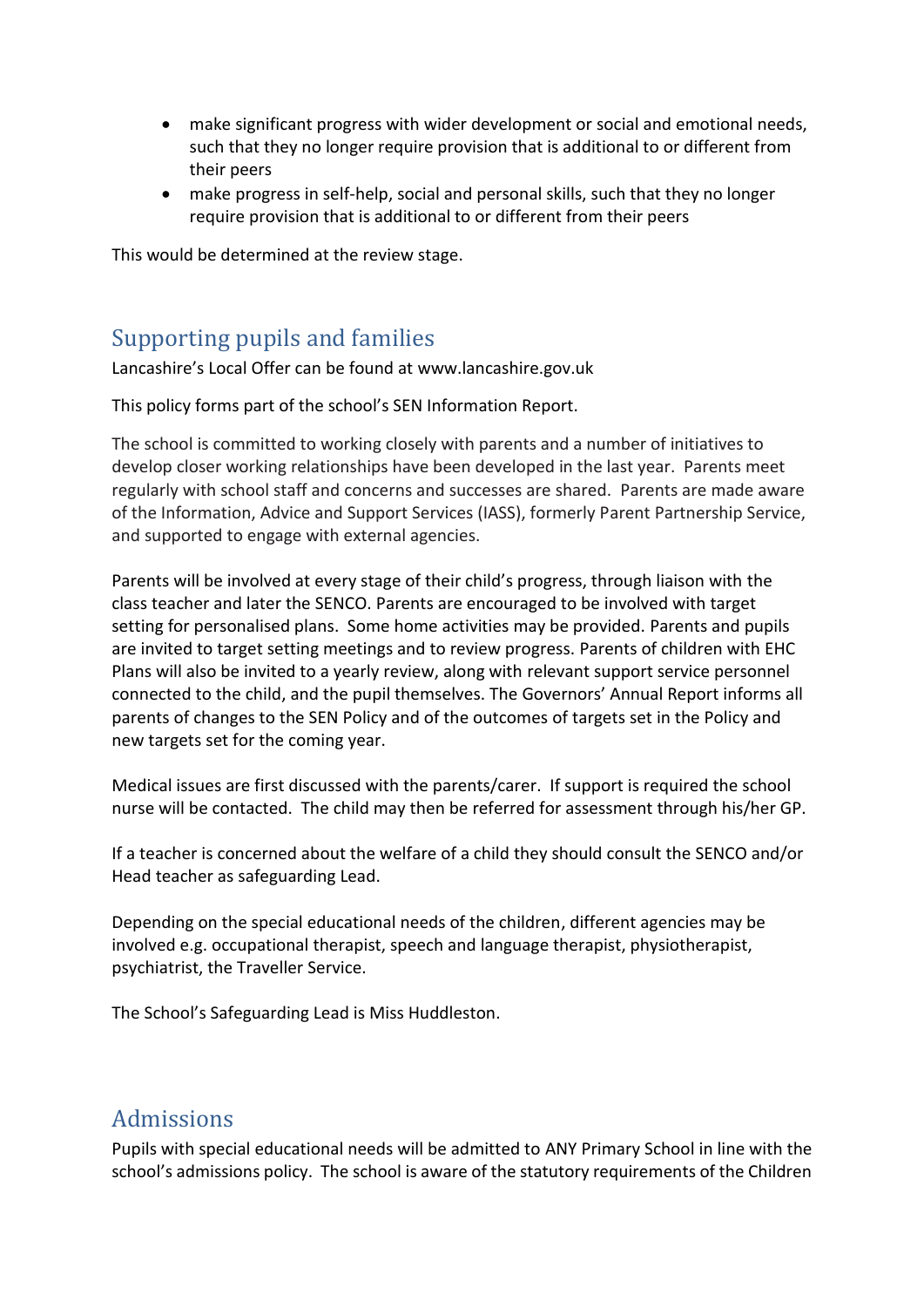and Families Act 2014 and will meet the Act's requirements. The school will use their induction meetings to work closely with parents to ascertain whether a child has been identified as having, or possibly having special educational needs. In the case of a pupil joining the school from another school, ANY Primary School will seek to ascertain from parents whether the child has special education needs and will access previous records as quickly as possible. If the school is alerted to the fact that a child may have a difficulty in learning they will make their best endeavours to collect all relevant information and plan a relevant differentiated curriculum. The Admissions policy is available on the school website.

When a pupil transfers to another school, transfer documents, including full records of their special educational needs, will be sent to the receiving school. On transfer to secondary school the Year 6 teacher and SENCO will meet with the SENCO of the receiving school to discuss SEN records and the needs of the individual pupils. An invitation will be issued for a representative of the receiving school to attend the transition review meeting held in Year 6.

# Medical Needs

The school recognises that pupils at school with medical conditions should be properly supported so that they have full access to education, including school trips and physical education. Some children with medical conditions may be disabled and where this is the case the school will comply with its duties under the Equality Act 2010.

Some may also have special educational needs (SEN) and may have a statement, or Education, Health and Care (EHC) plan which brings together health and social care needs, as well as their special educational provision and the SEND Code of Practice (2014) is followed.

The school's policy on medical needs can be found on the school website.

# Monitoring and evaluation of the Policy

This policy will be reviewed annually and updated in the light of new developments. Progress will be monitored by the school Leadership team and the governing body.

## Training and resources

Governors will ensure that there is a suitably qualified SENCO who has the time necessary to undertake the role. Time is identified for staff to review pupil progress, discuss pupil curriculum needs and to transfer information between classes and phases. Teacher Assistant time is allocated to ensure pupils receive the individual support outlined in the individual plans and teachers are responsible for ensuring this takes place and is monitored.

The Governors ensure that time is allocated to allow for monitoring of provision and pupil progress.

Training for teachers and teacher assistants is provided both within school and through other professional development activities.

The school uses funding to provide external professional advice and support for individual pupils in line with their statements and in relation to needs.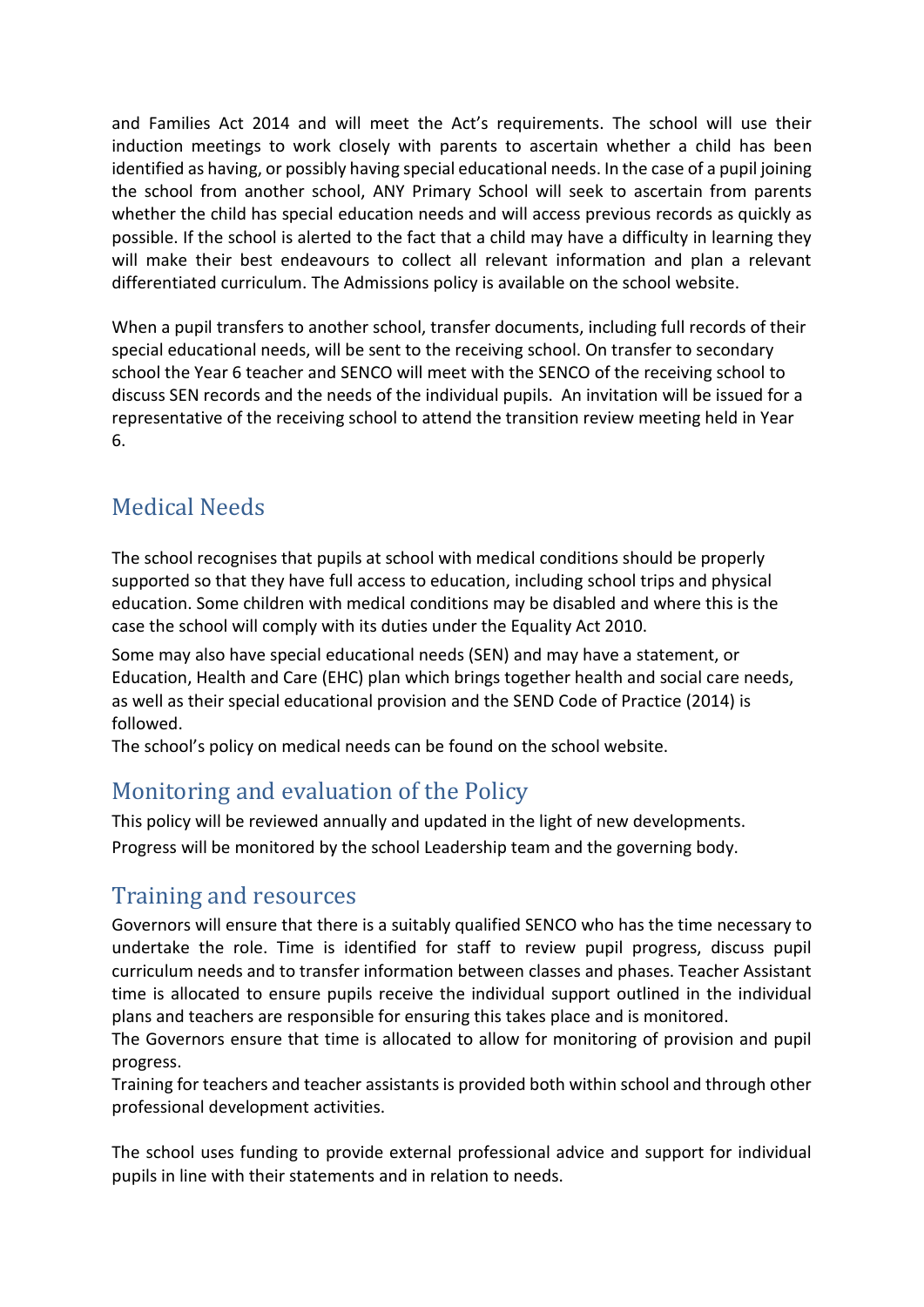The governors will ensure that they are kept fully abreast of their statutory responsibilities by attending training and receiving regular updates from the Headteacher or the SENCO.

The SENCO will keep abreast of current research and thinking on SEN matters.

The SENCO will be supported to enhance their knowledge, skills and abilities through courses or from the support of other professionals.

The SENCO will disseminate knowledge or skills gained through staff meetings, whole school INSET or consultation with individual members of staff.

External agencies may be invited to take part in INSET.

SEN training is included within INSET days and staff meetings to reflect the needs of the school and individual staff members.

Funding received for an Education Health Care Plan is allocated to ensure appropriate provision.

# Roles and Responsibilities

#### The Governing Body

The SEN Governor, Mrs Jolley, will support the Governors to fulfil their statutory obligations by ensuring:

- the Curriculum Committee receives a report at every curriculum meeting to update progress on SEN issues,
- the SEN policy is reviewed annually,
- the governors' annual report details the effectiveness of the SEN policy in the last year, any significant changes to the SEN policy, why they have been made and how they will affect SEN provision,
- the school prospectus explains how the school implements the special educational needs statutory requirements reflecting what the school has in place and actually provides for pupils with special educational needs.

#### The Headteacher

The Headteacher is the school's 'responsible person' and manages the school's special educational needs work. The Headteacher will keep the Governing Body informed about the special educational needs provision made by the school. The Headteacher will work closely with the SENCO, the Special Needs Governor and Staff to ensure the effective dayto-day operation of the school's special educational needs policy. The Headteacher and the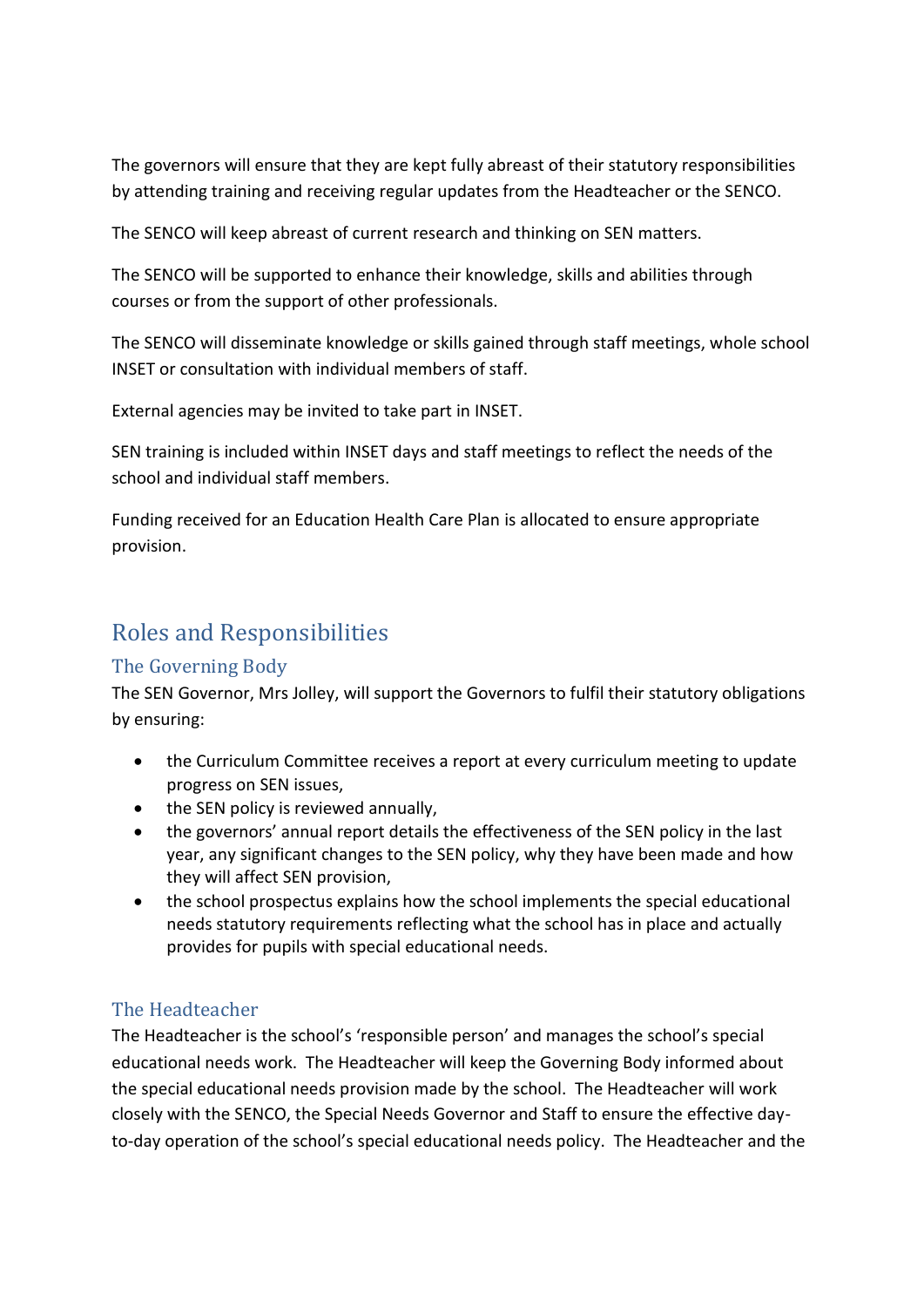SENCO will identify areas for development in special educational needs and contribute to the school's improvement plan.

#### The Special Educational Needs Co-ordinator (Mrs Atkinson)

The SENCO is responsible for:

- co-ordinating SEN provision for children.
- liaising with and advising teachers
- maintaining the school's SEN register and overseeing the records of all pupils with special educational needs
- liaising with parents of children with special educational needs
- liaising with external agencies including the educational psychology service and other support agencies, medical and social services and voluntary bodies
- consultation with the class teacher to ensure that ILP's are written and that reviews take place.

#### Role of Class Teacher and Support Staff

Teachers are responsible and accountable for the progress and development of the pupils in their class, including where pupils access support from teaching assistants or specialist staff. Both the teaching staff and the support assistants have an integrated role in curriculum planning and in supporting the child's learning. They are fully involved in the identification, curriculum differentiation and assessment of pupils with SEN. They work together with the SENCO to formulate and review ILP's and to maintain a class SEN file that is kept in the classroom for reference by staff including supply staff and students as appropriate.

## Storing and managing information

The confidential nature of SEND information is fully recognised at Scotforth St. Paul's Primary School. Hard copy files are stored in the Head Teacher's office, whilst electronic files are stored within the school computer system.

## Accessibility

The DDA, as amended by the SEN and Disability Act 2001, placed a duty on all schools and LAs to plan to increase over time the accessibility of schools for disabled pupils and to implement their plans. Scotforth St. Paul's publishes its accessibility plans within its Local Offer and its Inclusion policy. These can both be found on the website.